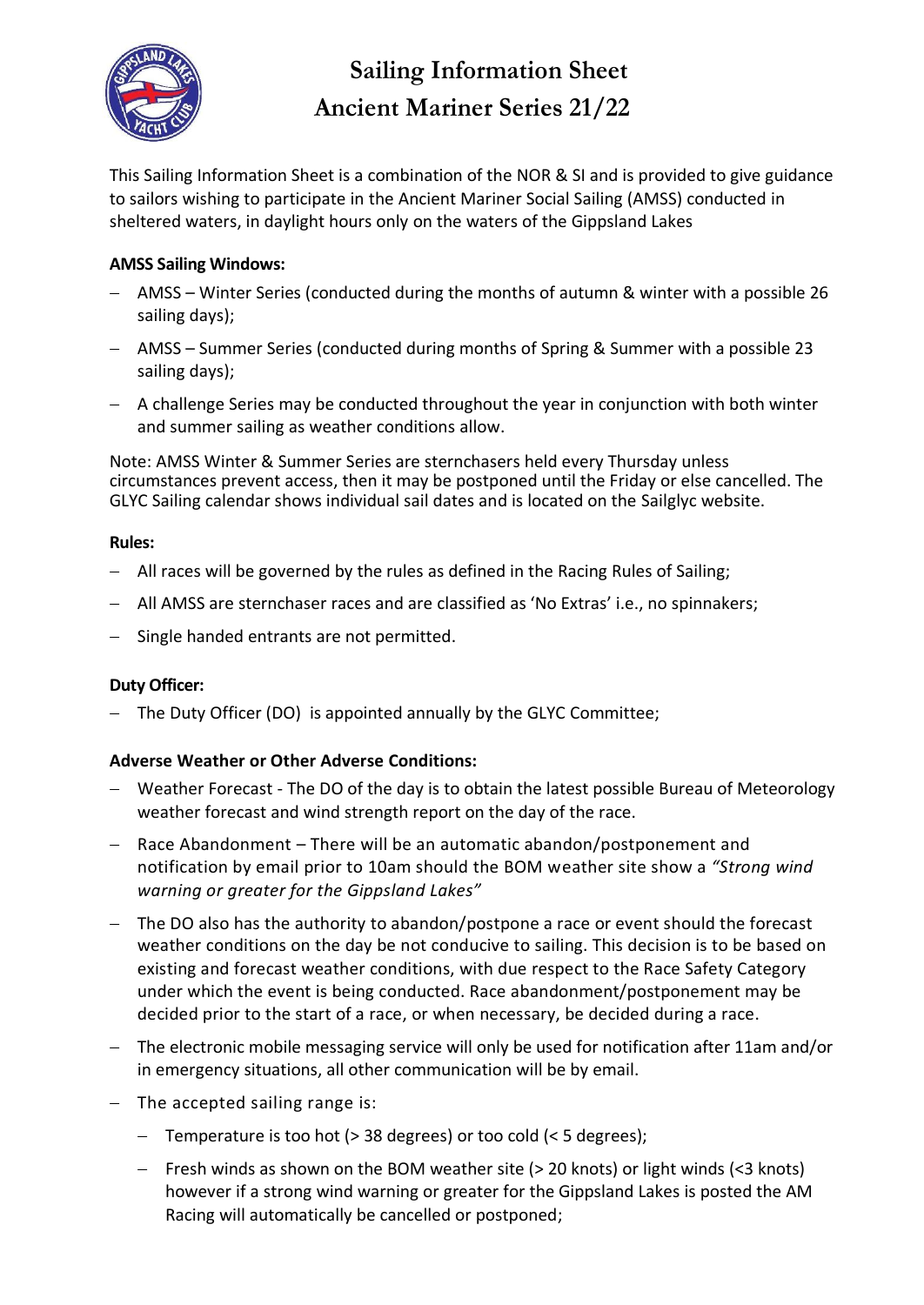- − Once a race has started should conditions be considered too strong the DO is to contact the Communications office in the control tower radio (VHF Channel 77), to indicate all boats should return to shore/dock with all haste possible.
- − Other adverse conditions (smoke, fog, algal bloom, etc) will be sailed under the controls identified within the Club's Risk Management Plan related to this race series.

#### **Postponement**

- − Should Thursday's sailing be postponed due to extreme weather conditions or other reasons associated with Club operations it will be resailed on the following day (Friday):
	- − When, for any reason Thursday is postponed Friday sailing can have a flexible start time;
	- − The DO may choose an earlier start time in the hope of gaining a better chance of getting the fleet on the water under safer sailing conditions;
	- − The start times can only be changed to on the hour, between 10 am and 2 pm. (*e.g. An 11am start would mean sailing between 11.00 and 13.30 hours with the aim of having all boats home and off the water by 1400 hours*);
	- − Friday's sailing briefing will be sent out the night before to allow time for anyone who has to travel some distance. Should conditions change overnight an SMS message would be sent indicating the change;

N.B. Wherever possible when the wind is sailable the start times will always be 1300 hours.

### **Eligibility to Entry**

- − The AMSS is restricted to Division 2 boats or keel boats and entrants are advised that they must comply with:
	- − Category 6 All trailer sailors with the exception of Etchells, Dragons and Tumlaren class;
	- − Category 7 All Etchells, Dragons and Tumlaren class.
	- − Off the beach boats are not eligible to sail in this race;
	- − Where a large number of one design (5 or more) start an AMSS race they would form a single division within the fleet and will be awarded a separate finish, (i.e. Etchells have this potential). Where there is less than 5 one design boats start they would join with all the other boats;
	- − Nothing would change from the way the race is currently conducted with the exception of possible multiple winners;
- − Casual entries of GLYC registered yachts from members may, at the discretion of the DO, be accepted up to two (2) hours before the scheduled start time on the day;
- − Visitors are welcome but should contact the Club 2 days prior to a race to put the relevant documentation in place;
- − The GLYC Race Entry & Safety Declaration Form for the current sailing season must be submitted on-line, confirming the required insurance coverage before an entry will be accepted. Any boat not lodging the required documentation shall be considered not to have entered and be ineligible to appear in race results;
- − An entry fee of \$2 is to be paid at the Club after the race.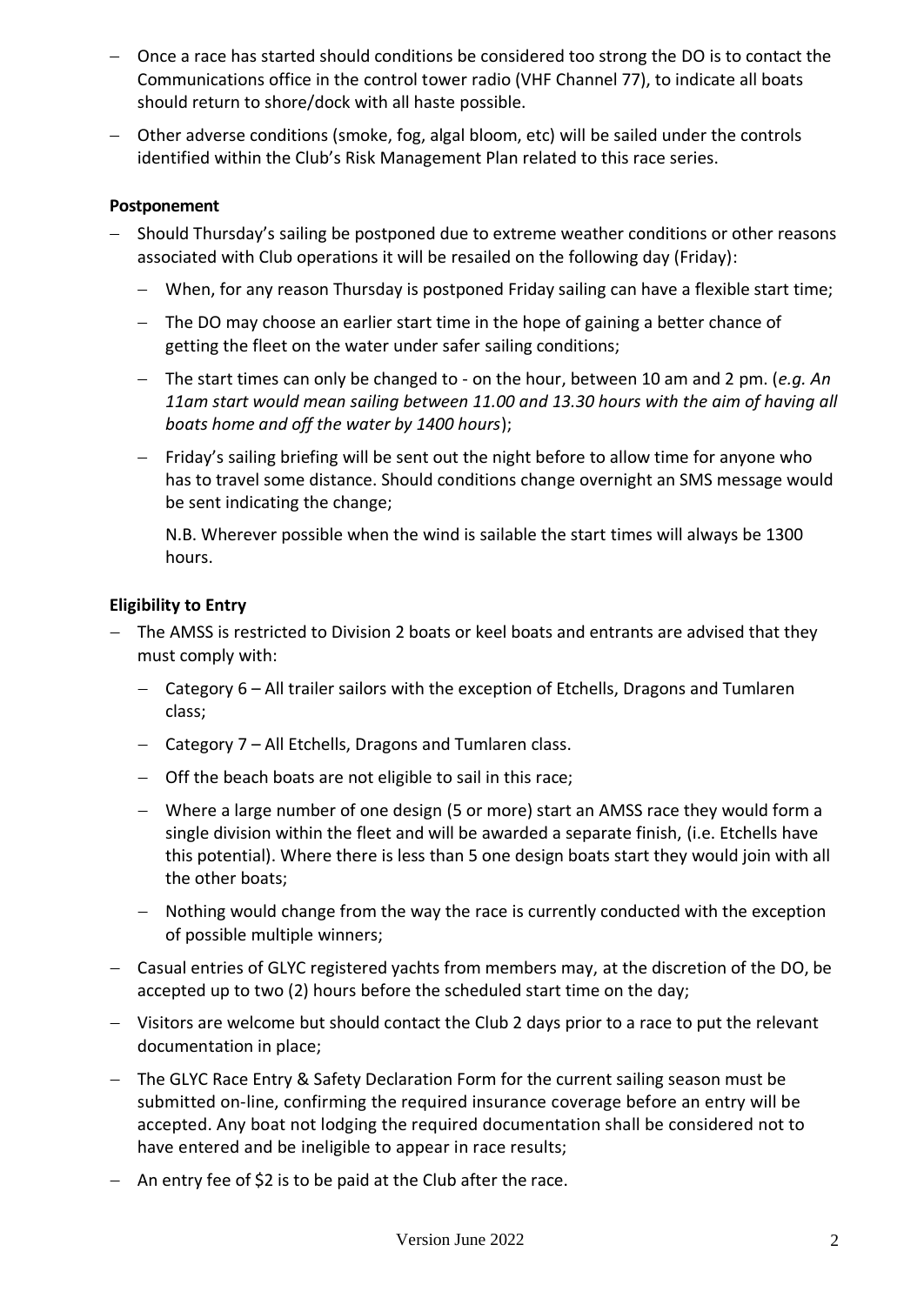# **Safety**

- − A VHF radio (CH77) must be carried and monitored during the period of the race. Prior to the start of the race each skipper shall conduct a radio check with the tower stating the number of persons on board;
- − All sailors must wear approved PFDs at all times while participating;
- − There are no designated on-water support craft attending the AMSS fleet, however should a yacht get into difficulty the closest yachts shall provide assistance. An appropriate time will be allowed towards final finish times;
- − The race will be monitored at the GLYC Club House and sailors sign on electronically at least one hour before the start of the race and sign off by radio should they withdraw from the race;
- − Boats finishing at the Club will be signed off by the Communications officer in the tower. (All competitors must be listed on the sign on sheet or will be awarded a DNS).

Electronic sign on is required and can be accessed on [https://sailglyc.com/sailing-sign-on](https://sailglyc.com/sailing-sign-on/)

## **Schedule:**

The sailing schedule of dates is shown in the GLYC Sailing Calendar available on the website:

- − AMSS Summer Series Commencing on the first Thursday in October and concludes on the last Thursday in March;
- − AMSS Winter Series Commencing on the first Thursday in April and concludes on the last Thursday in September.
- − The course to be sailed will be taken from AMSS Course sheet and determined on the day depending on wind strength and direction. The DO can notify the sailors a set course in the race announcement email;
- − Although the AMSSs Course Sheet provides a selection of courses, the sailors on the day can decide to a sail an alternate course when the majority of sailors are in agreement;
- − A copy of the chosen course will be available on the day of racing;

# **Shortening of Course**

The shortening of a course maybe be carried out at the discretion of the DO of the day by:

- − Reducing the length of an existing course under agreement with the sailors prior to the race commencing (*i.e. drop a leg*);
- − Notifying by Radio, after boats have commenced the race, and gaining confirmation of their understanding. (*This would normally be carried out by the tower Communication Officer under instructions from the DO of the day*).

## **Course Extension**

If conditions are such that the leading boat will arrive at the 5 knot mark before 3pm, competitors will be advised by radio that the course will be lengthened. Boats shall continue past the 5 knot South mark, round the middle 5 knot mark to Port, and proceed to Bluff head, rounding in the normal manner before heading back to the standard finish via the 5 knot South mark. The notification to extend will be by radio so a normal radio watch is required.

## **Prizes**

This race is a non-trophy race, the following will be presented: